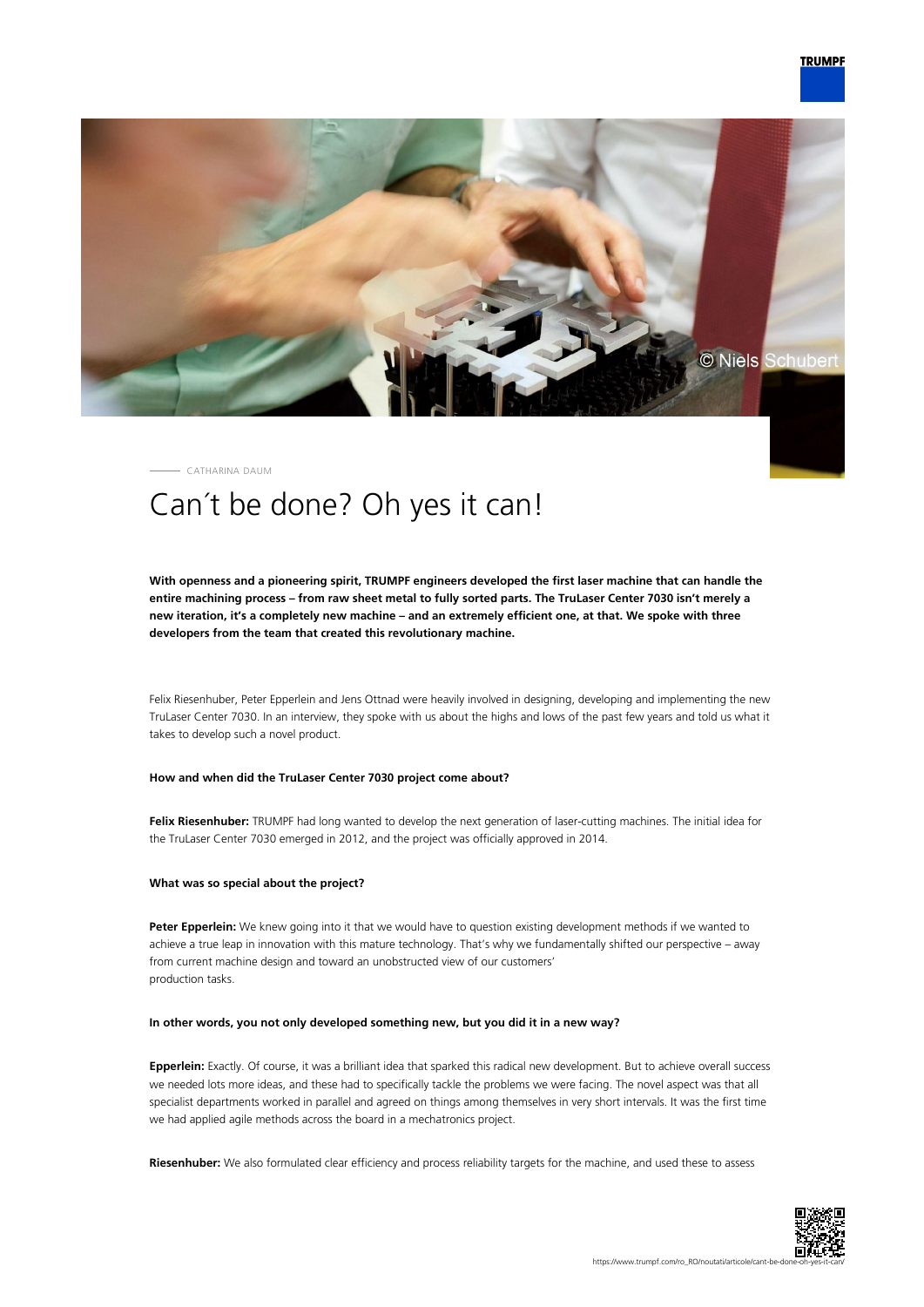

each development stage.

#### **How did you do that specifically?**

**Riesenhuber:** We had to make productivity measurable, and we had to do it using real parts under real production conditions. To that end, we developed standard sheet layouts that model the range of parts our customers use. Customers from a variety of industries helped us with this by providing several hundred set-up plans, which we then analyzed statistically based on a variety of relevant parameters. The result was a representative production program – the "original standard" by which we measured productivity, production problems and the impact of those problems. This standard made it possible, for the first time, to model the existing technology and to evaluate new ideas from our customers' real production perspective. And even more importantly, it enabled us to define, in the design phase, the permitted costs of the solution and its performance in the part program. Our firm goal for this was to achieve savings of 15-30 percent in machining costs for our customers, and every solution had to be measured against this goal.



Felix Riesenhuber, Peter Epperlein and Jens Ottnad (f.r.t.l.) were heavily involved in designing, developing and implementing the new TruLaser Center 7030. (Picture: Niels Schubert)



The team of people from the product group, development, purchasing, production, sales, service and project organization departments meets at regular intervals to discuss how development on the TruLaser Center 7030 is progressing. (Picture: Niels Schubert)

## **That sounds like hard work …**

Jens Ottnad: It's fair to say that team effort won out over the lone genius approach of the past. That said, we needed to have geniuses on the team – otherwise we never would never have achieved our goal. The development team's creativity was directed at a shared goal, resulting in the success you see here.

#### **And how big was the team?**

**Ottnad:** The TruLaser Center 7030 core team is made up of more than 100 employees from the service, sales, product group, development, purchasing, production and project organization departments. It was only because of this manpower, and because everyone at TRUMPF was fully behind the project, that we were able to turn our ambitious plans into reality. We also had a strong program management that was very effective in coordinating all these different departments to achieve one goal, and in turning an extensive portfolio of individual highly innovative development projects into this marketable product.

#### **Going into the project, did you realize how innovative this machine would be?**

**Epperlein:** Well, the job defined in the technical specifications was clear, really – we essentially had to solve all of our customers' problems and turn the laser-cutting world upside down! Many were skeptical at first, but then when we saw how the first solutions performed when applied to the functional model, and when we discovered we could reliably automate the cutting process for parts of unprecedented complexity, we knew we were working on something really big!

# **You managed to realize the TruLaser Center 7030 in just two years – an extremely short time for such a herculean task. Did you suffer any setbacks?**

**Ottnad:** We first tried to combine proven processes in new ways, but we quickly realized that this wasn't enough, so we